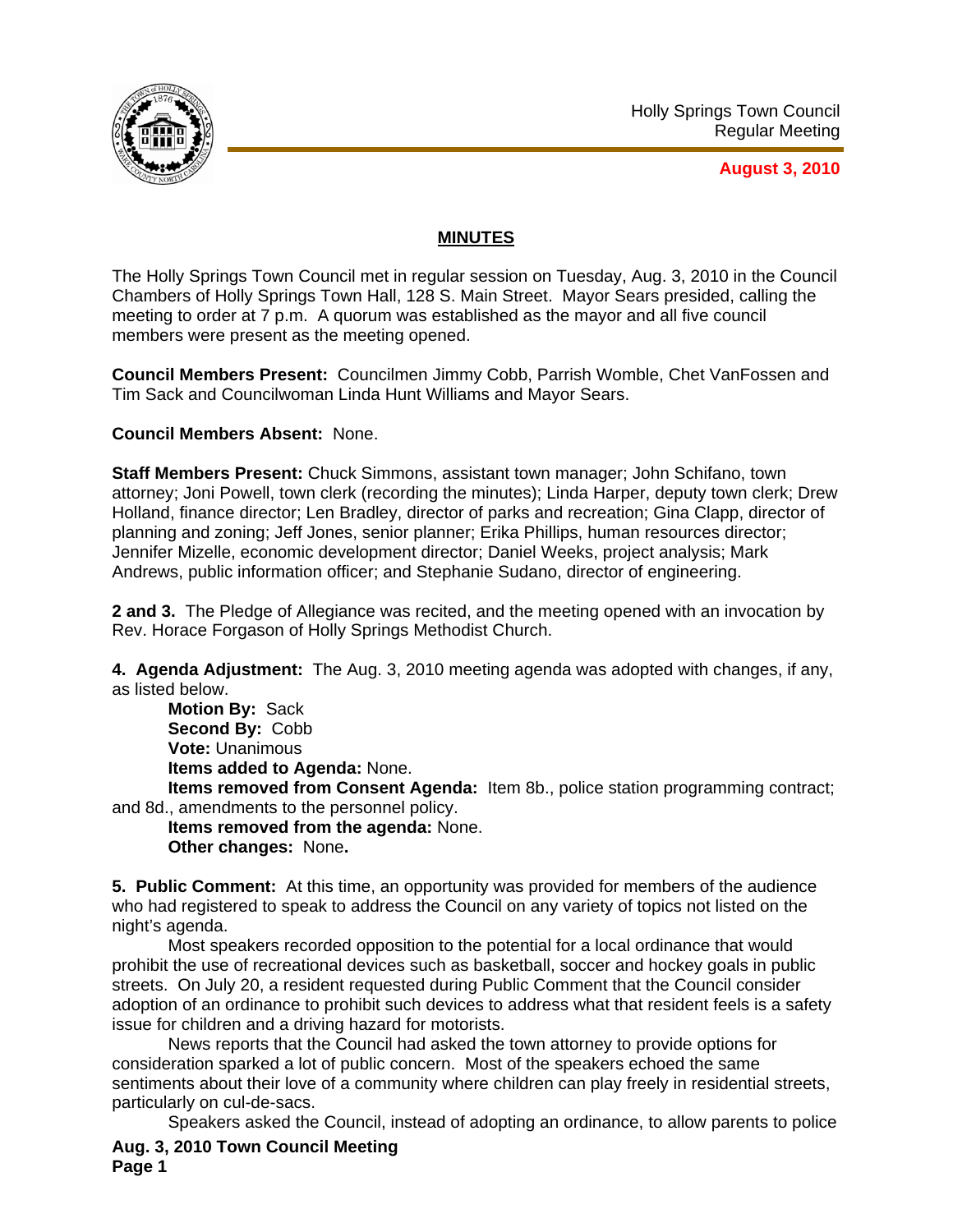their children and if parents see a problem with children in streets that they address the problem with the parents of those children.

 From some comments, it appeared that some believed the Council intended to prohibit outdoor recreation entirely. Some voiced frustration because they were not sure exactly what the Council would be considering.

 Speakers going on record as being opposed to any possible ordinance that would not allow children to play in the streets were: Beth Nathison, Robert Goldsobel, Kim Peppers, Maureen Ptasinski, Ty Busbice, Crystal Allis, Ian Walorz, Bob Allis, Karen Brown, Ryan Hawkins, Lisa Needham, Barrie Baker and Rosanne Lissow.

 Jessica Sulzen - Ms. Sulzen said she felt that if the Council is being told that recreational devices allowed in streets is a safety issue, she would like to see statistics that would bear this out, and she would like the Council to consider those statistics before adopting an ordinance.

 Ms. Sulzen went on to say that she wanted to go on record as being opposed to the Council's increase of the mayor's salary compensation.

**6a. Farmers Market Week –** Mr. Jones said the week of Aug. 1 - 7 is National Farmers Market Week. The Holly Springs Farmers Market, now in its fourth season, has grown from eight vendors in 2007 to 20 vendors this year. The Farmers Market has been a catalyst for bringing locally-grown produce and products to the residents of Holly Springs and the surrounding area. In addition to the great produce and farm products available at the Market each week, the Market with its location downtown has become a destination that brings residents to the downtown each and every week.

 He said this year, along with the proclamation for National Farmers Market Week, HSTV 11 has developed a 20-minute video about the Farmers Market that will begin running on HSTV 11 in the month of August.

 Also, a new Farmers Market Coordinator has been hired. Suzanne Christiana began work on July 17 and will have both market hours and office hours Monday through Thursday. We were able to hire Suzanne because of the great support the market has seen for the sponsorship program that has brought in enough funds to cover the market expenses and a small salary for Suzanne, Mr. Jones said.

Ms. J. Powell introduced HSTV-11 interns Tom Babb and Chris Moffitt. The students then played a video trailer of their farmers market feature.

**Action:** None.

**6b. 2010 L.E.A.D. Academy -** Mr. Weeks said for the second year, the Holly Springs L.E.A.D Academy was a success. The Academy took place from April 14 to June 23. Participants learned about a wide range of governmental activities, both general in nature to the public sector and those specific to a Holly Springs government. Through hands-on exposure, the participants gained knowledge about our operations, policies, facilities and staff. Each department within the Town played a role, and many presented to the group at various locations around Holly Springs.

Mr. Weeks recognized the group and presented each participant with a certificate of graduation.

**Action:** None.

**7a. Board Dismissal Policies –** Mr. Mark Shank, a former Planning Board member addressed the Council to gain a better understanding of the Planning Board dismissal policies and to determine if the decision the Council made in January to remove him from the Planning Board was fair and justified.

 Mr. Shank said he was shocked when he was notified that he had been removed from the Planning Board. At the time of his dismissal, Mr. Shank pointed out, he was not in violation of the attendance policy in place at that time which stated that a planning board member is

**Aug. 3, 2010 Town Council Meeting Page 2**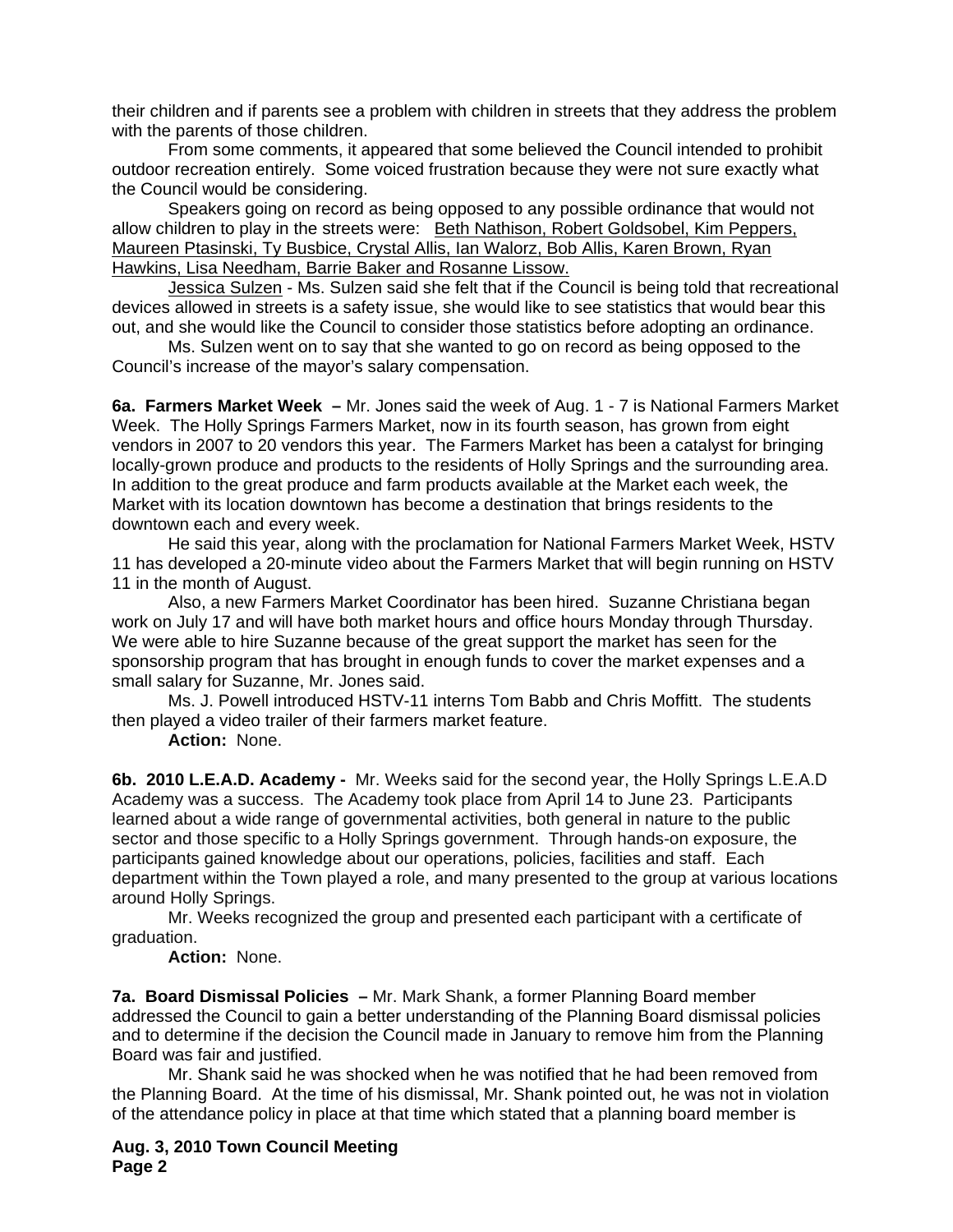removed after three consecutive unexcused absences.

 He said he had excused absences and did not think the Council should have removed him.

 Councilman Sack said Mr. Shank was correct in noting that the policy was changed after he had been removed; however, Councilman Sack noted that the Council was faced with the situation that it had a member who was not able to fully commit to the duties expected of him, excused or not, and he was replaced. The policy was amended in April to reflect that sentiment of the Council so that it would be in the form of official policy.

 Councilman Cobb added that he felt that excessive absences did not necessarily translate into literally three "consecutive" absences or "excused" or "unexcused." He said he felt absences of any kind and any amount were an indication a board member was not able to perform his or her duties.

 Mr. Shank maintained that he did not think he should have been removed from the Planning Board and he alleged that the Council had political motivations.

**Action:** None.

**8. Consent Agenda:** The Council approved a motion to approve all remaining items on the Consent Agenda. The motion carried following a motion by Councilman Sack a second by Councilman Cobb and a unanimous vote. The following actions were affected:

8a. Minutes – The Council approved minutes of the Council's regular meeting held July 20, 2010.

8b. Police Station Programming Contract – This item was removed during agenda adiustment.

8c. Resolution 10-22- The Council adopted Resolution 10-22 declaring certain personal property to be surplus. A c*opy of Resolution 10-22 is incorporated into these minutes as an addendum page.*

8d. Personnel Policy - This item was removed during agenda adjustment.

8e. Methodist Church Parking Lot Change Order #6 - The Council received a report of construction contract Change Order No. 6 in the downtown Methodist Church parking lot project.

8f. WWTP Expansion Project Change Order #10 – The Council received a report of construction contract Change Order No. 10 in the wastewater treatment plant expansion project.

8g. Friendship Project – The Council approved a contract amendment to add to the scope of work in utility line design and platting for the Friendship site.

8h. Harris Lake Monitoring Contract Amendment - The Council approved a Harris Lake monitoring contract amendment in the amount of \$24,061 to continue monitoring for another year.

8i. Twelve Oaks Golf Course Project - The Council approved a major user agreement to allow 12 Oaks Golf Course to begin using reclaimed water for irrigation.

**8b. Police Station Programming Contract** – Councilman Womble said he had talked with Chief Herring and feels more assured that the consultant will make good recommendations. He said the town's public safety is his primary interest, and he wanted to make sure the company selected would provide adequate services.

**Action:** The Council approved a motion to enter into a contract for programming of a possible new police station.

**Motion by:** Sack

 In discussion, Councilman VanFossen asked if there would programming meetings. The Town Attorney said that the contract calls for three programming meetings.

**Second by:** Cobb

**Vote:** Unanimous.

**Aug. 3, 2010 Town Council Meeting Page 3**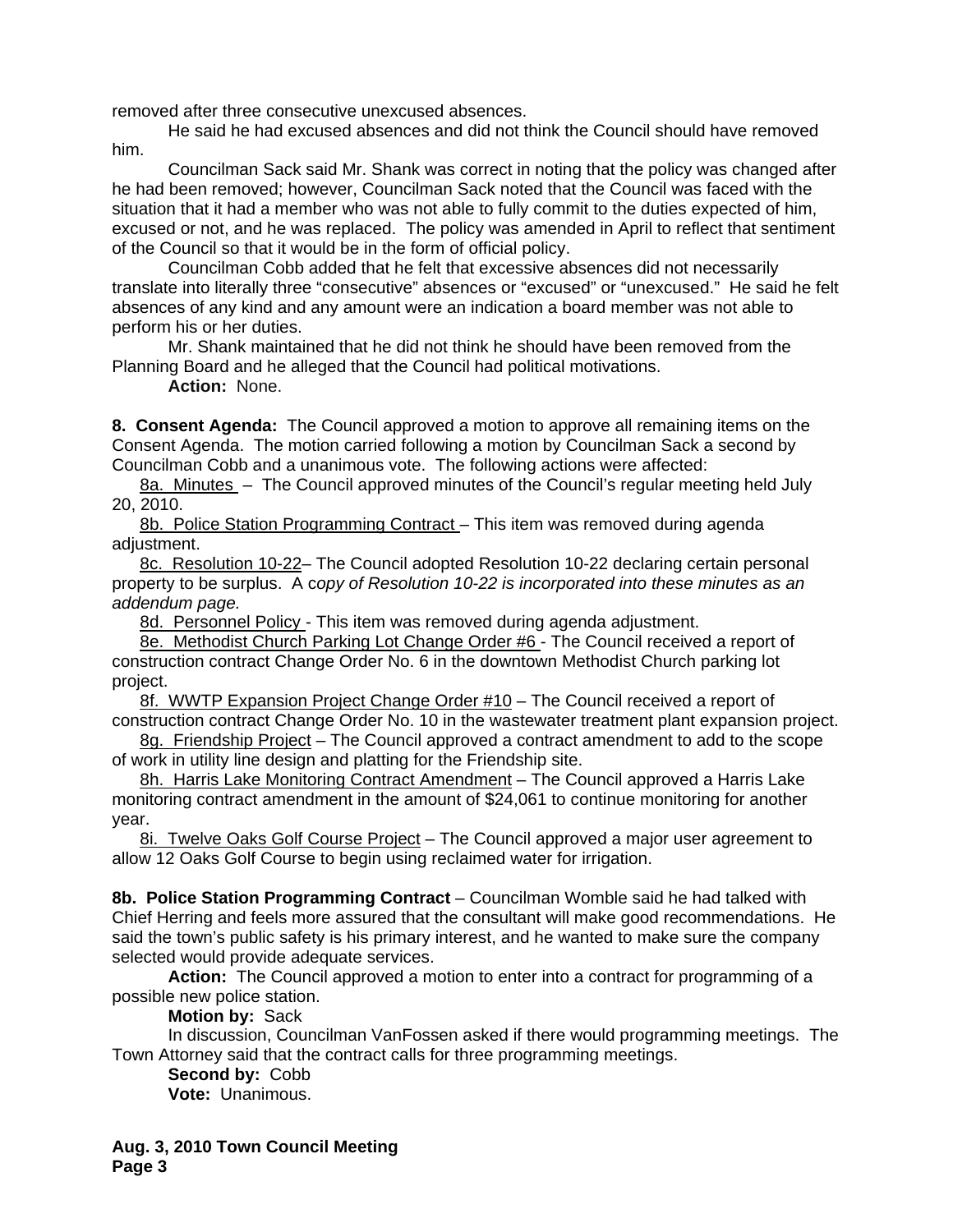**8d. Personnel Policy** – Councilman Womble asked if the hiring of relatives was a conflict of interest.

 Mr. Simmons said changes in the policy were written to reflect what management has directed to be done in practice.

 Ms. Phillips explained that the former policy allowed the hiring of relatives within separate departments. For the past few years, however, the practice has been that no relatives are hired. The fact that this was not written in policy has been a problem, Ms. Phillips said. That is why she prepared the amendment.

 She said in small organizations, the hiring of relatives can be an issue when departments have to work together when in larger organizations that may not be the case. She said some problems that arise with the hiring of relatives includes pressure on supervisors and relatives watching out for each other.

Councilman Womble said he was not happy with the policy change.

**Action:** The Council approved a motion to approve modifications to the personnel policy as presented in agenda packets.

**Motion by:** VanFossen

**Second by:** Sack

**Vote:** The motion carried, following a 4-1 vote. Councilmen Cobb, VanFossen and Sack and Councilwoman Williams voted for the motion. Councilman Womble voted against.

**9a. Ballenridge Outfall Project** – Ms. Sudano said recently when the Town was conducting location work on the gravity sewer system, severe structural degradation and damage due to system gases was discovered along the Ballenridge outfall.

 She said the discovery has precipitated an immediate need for repair and rehabilitation of this major outfall.

 Ms. Sudano presented the Council with a proposal for engineering assistance to inspect, investigate, and prepare a repair/rehabilitation plan by Diehl and Phillips. The Public Works Department, Ms. Sudano said, would assist with the inspections using the Town's sewer camera and other equipment.

**Action:** The Council approved a motion to retain the firm of Diehl and Phillips in the amount of \$40,100 for preparation of a repair plan for the Ballenridge outfall.

**Motion By:** Sack **Second By:** Womble **Vote:** Unanimous

**10. Other Business:** Councilman Sack reported that the traffic light at Bass Lake Road and Holly Springs Road is blocked by trees and bushes on Holly Springs Road.

 Councilman Cobb asked if there were signs at Womble Park posting the park hours "during daylight hours." He said residents would appreciate it.

**11. Manager's Report:** Mr. Simmons had no report.

**12. Closed Session:** The Council entered in Closed Session, pursuant to N.C.G.S. 143- 318.11(a)(4) to receive a report of economic development activities.

**Motion By:** VanFossen **Second By:** Sack **Vote:** Unanimous

## **General Account of Closed Session, Aug. 3, 2010**

 In Closed Session, the Council received an update from Ms. Mizelle on businesses that have indicated an interest in locating in Holly Springs.

**Aug. 3, 2010 Town Council Meeting Page 4**